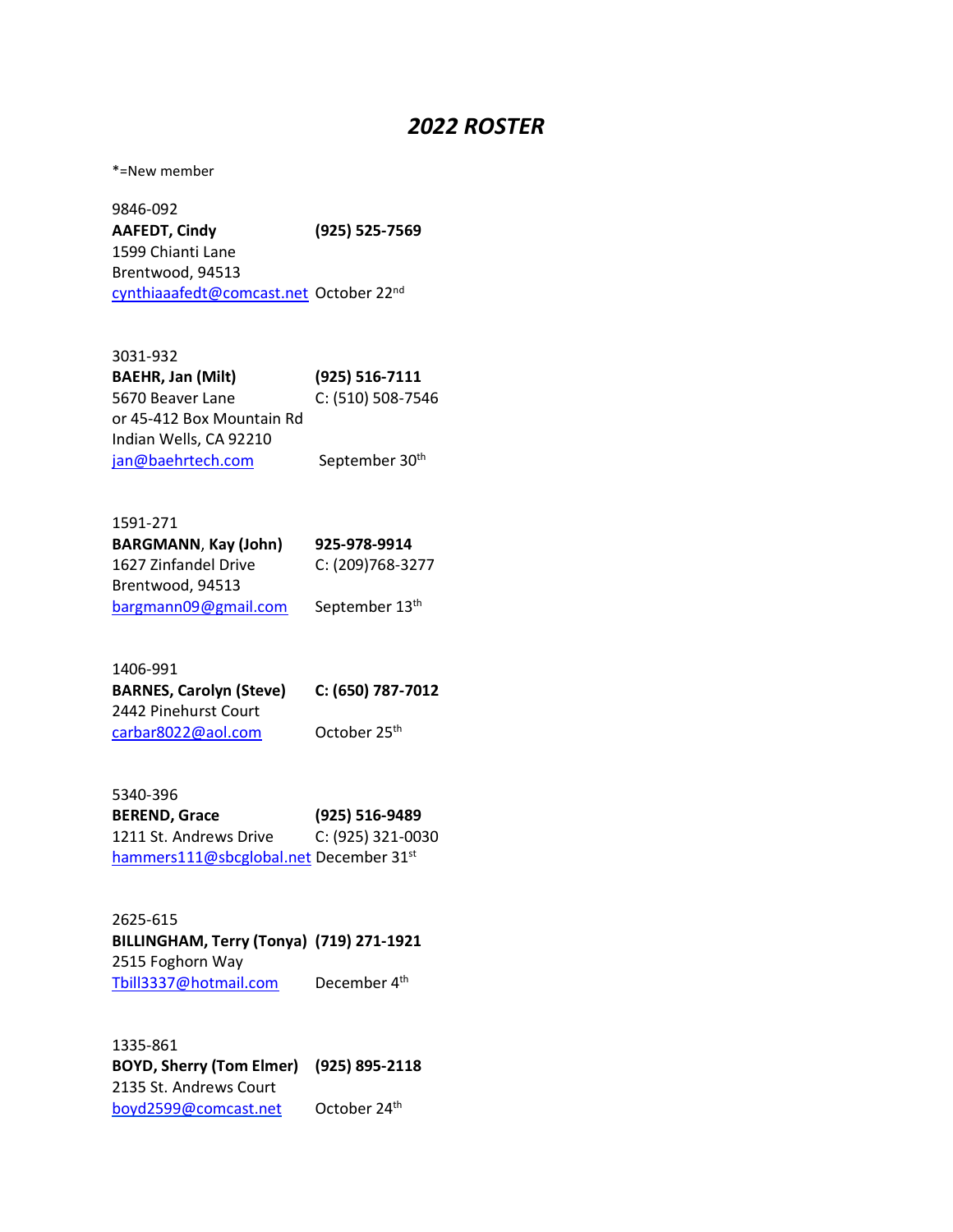| 1078-006                     |                         |
|------------------------------|-------------------------|
| <b>BUNNELL, Doris (Lynn)</b> | (925) 513-2412          |
| 5560 Beaver Lane             | C: (925) 321-3734       |
| bunnell@mac.com              | October 7 <sup>th</sup> |

| 5107-001            |                   |
|---------------------|-------------------|
| CHASE, Jill (Mark)  | (925) 449-3607    |
| 534 Yorkshire Drive | C: (925) 683-2245 |
| Livermore, 94551    |                   |
| mscandme@aol.com    | August 22nd       |

#### 5775-628 **CHRISTENSEN, CONCHITA (Richard) C: (415) 309-3025** 2079 Newport Drive [conchita@skyviewaviation.com](mailto:conchita@skyviewaviation.com) January 18th

| 7284-722               |                   |
|------------------------|-------------------|
| DILLON, Jenny (Jerry)  | (925) 240-0732    |
| 5603 Berwick Court     | C: (925) 301-7880 |
| j dillon5603@yahoo.com | March 14th        |

1053-1395 **DONNELLY**, **Nukay (Michael)C: (925) 408-9117** 1359 Sciortino Court Brentwood, 94513 [nuhay1979@gmail.com](mailto:nuhay1979@gmail.com) January 28th

| 6544-238                    |                   |
|-----------------------------|-------------------|
| <b>ENBOM, Diane (Brian)</b> | (925) 516-7712    |
| 5750 Gateway Court          | C: (510) 501-5965 |
| denbom53@gmail.com          | May $14th$        |

| 3114-153                  |                           |
|---------------------------|---------------------------|
| <b>ESTRERA, Fe (Luis)</b> | (925) 240-6641            |
| 2328 Blue Ridge Avenue    | C: (415) 250-4027         |
| Brentwood, 94513          | December 21 <sup>st</sup> |
| faye190e@att.net          |                           |

2228-749 **FANCEY, Cathy (Larry) C: (925) 698-7626**  5630 Troon Court [cfancey@comcast.net](mailto:cfancey@comcast.net) September 18<sup>th</sup>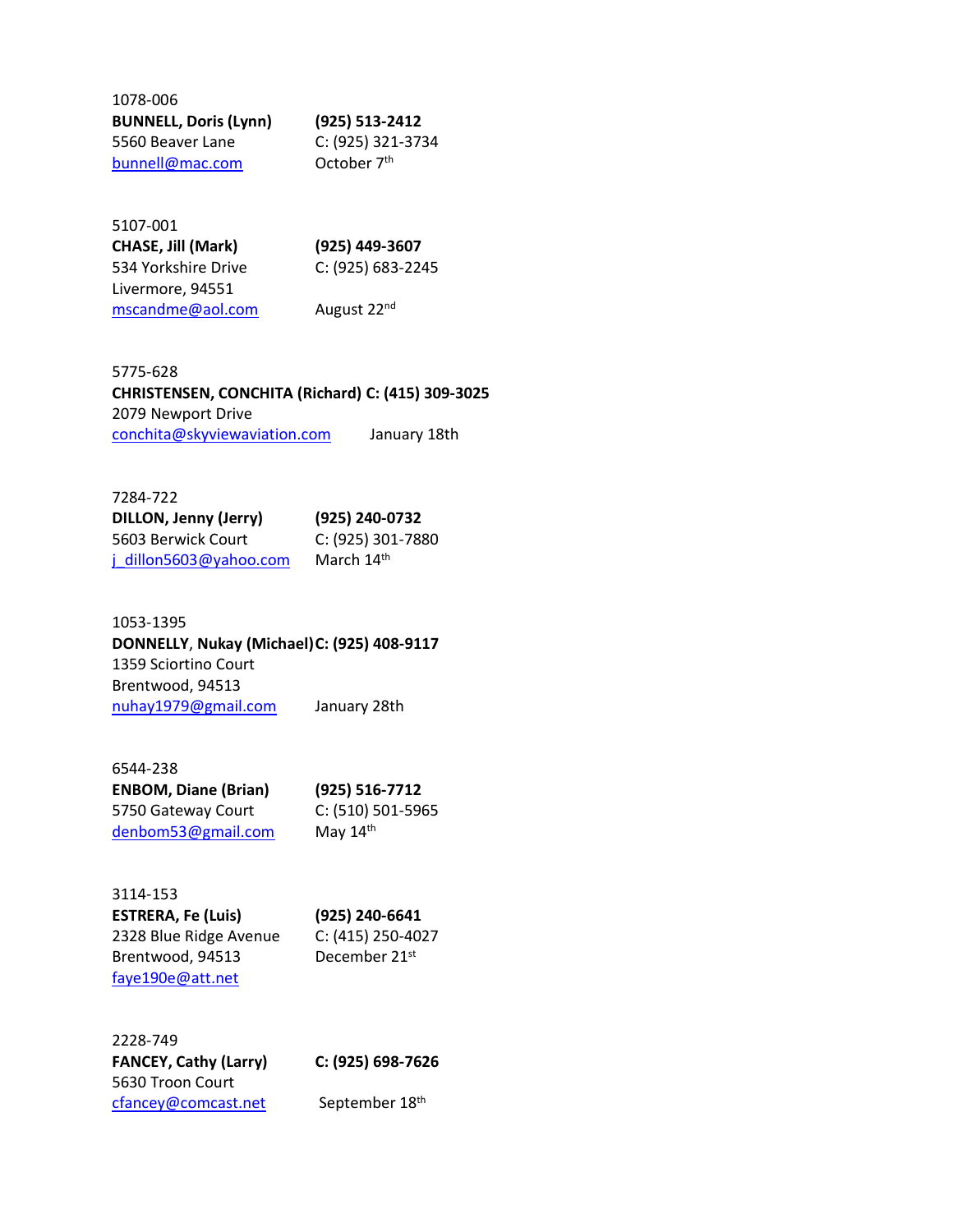| 4595-087                |                        |
|-------------------------|------------------------|
| <b>FERRANTE, Lisa</b>   | (925) 437-4757         |
| 2571 Cherry Hills Drive |                        |
| LFerrante2@aol.com      | March 30 <sup>th</sup> |

4797-260 **FRIGILLANA, Hilary (Ed) (925) 240-1134** 5441 Azure Court C: (925) 285-0665 [hilsfrigillana@comcast.net](mailto:hilsfrigillana@comcast.net) August 15<sup>th</sup>

| 2278-705                      |                        |
|-------------------------------|------------------------|
| <b>GOUSETIS, Carmie (Len)</b> | C: (925) 222-0459      |
| 1985 Corsica Way              |                        |
| Brentwood, 94513              |                        |
| cgousetis@gmail.com           | August 7 <sup>th</sup> |

| 4991-703                      |                   |
|-------------------------------|-------------------|
| <b>GRACE, Frances (Tommy)</b> | C: (209) 704-5383 |
| 4285 Driftwood Place          |                   |
| gracehg@hotmail.com           | February 4        |

| (408) 691-2576 |
|----------------|
|                |
| September 24th |
|                |

5602-306 **GROVER, Donna (Ian) (408) 981-6073** 1924 Burgundy Lane Brentwood, 94513 [donnasgrover@gmail.com](mailto:donnasgrover@gmail.com) May 6<sup>th</sup>

1392-170 **HANSON, Julie (Darrell) (925) 634-4663** 5120 Edgeview Drive C: (925) 642-8808 djhrealestate@gmail.com December 5<sup>th</sup>

2886-695 **HEAGLE, Rebecca (James Kleimer) (925) 864-3707** 4324 Cummings Lane reh85@msn.co October 6th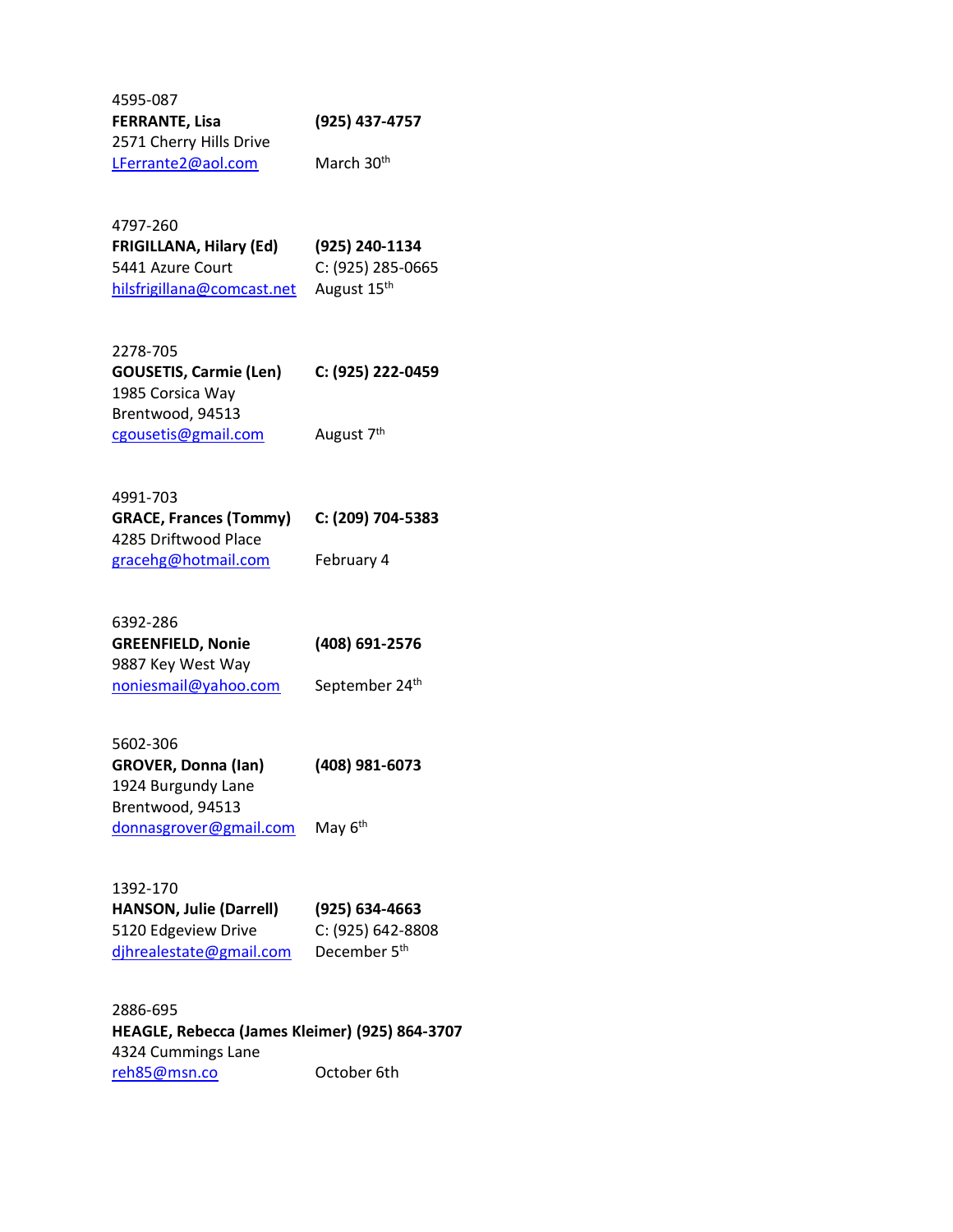1623-281 **HOUSTON, Cathy (Corey) (925) 455-1805** 5191 Lenore Avenue C: (925) 899-3222 Livermore, 94550 [cathyhouston@comcast.net](mailto:cathyhouston@comcast.net) July 25<sup>th</sup>

2965-048 **KREY, Annette (Jeff) (925) 516-5979** 700 Eureka Avenue (925) 759-1205 Brentwood, 94513 [annkrey@yahoo.com](mailto:annkrey@yahoo.com) May 3rd

2793-724 **LADD, Bonnie (925) 634-9747** 5451 Azure Court C: (925) 642-8610

[bonnieladd@ymail.com](mailto:bladd@sandia.gov) September 29th

| 5995-284              |                   |
|-----------------------|-------------------|
| LAWRENCE, Lucia (Mel) | C: (925) 998-1198 |
| 1874 Fiano Lane       |                   |
| Brentwood, 94513      |                   |
| lucia.lawrence@me.com | November 28th     |
|                       |                   |

| 0254-809              |                           |
|-----------------------|---------------------------|
| LEETE, Joanne (Bob)   | (925) 420-6040            |
| 5521 Lanai Court      | C: (925) 548-6683         |
| joanneleete@gmail.com | February 22 <sup>nd</sup> |

| 1402-828           |                   |
|--------------------|-------------------|
| LENSON, Lin (Bill) | C: (925) 963-7075 |
| 3978 Bolinas Place |                   |
| Llenson1@aol.com   | May $17th$        |

0605-098 **LINDELAND, Vicki (Thomas) C: (925) 980-0589** 1825 Barsac Court Brentwood, 94513 [sportsg@comcast.net](mailto:sportsg@comcast.net) November 14th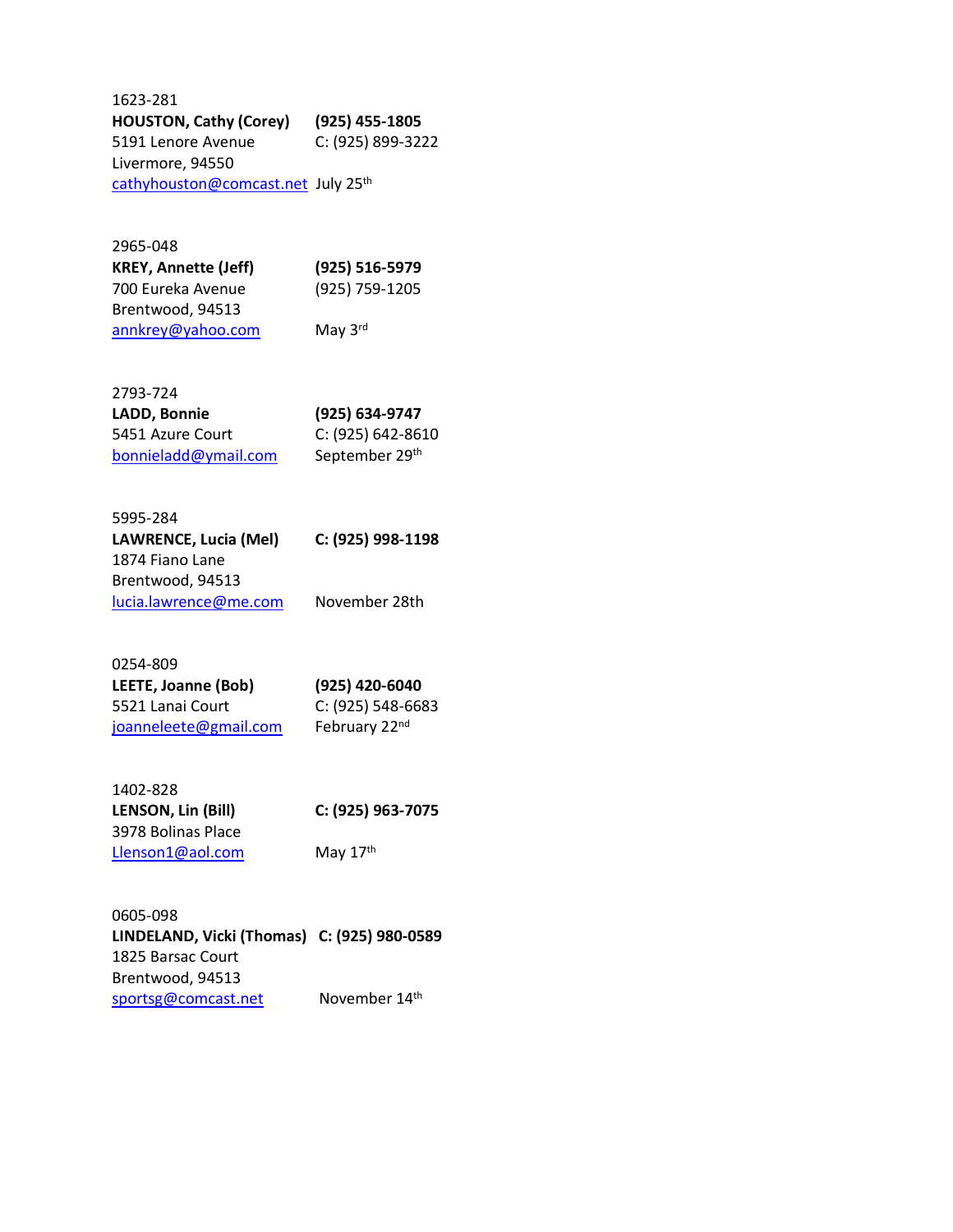8216-320 **LYONS, Amelia T. (Tom) C: (925) 963-3258**  1105 Jonagold Way Brentwood, 94513 [ameliattt@gmail.com](mailto:ameliattt@gmail.com) April 5<sup>th</sup>

0175-554 **925-819-0713 MALONEY, Lani (Curt)** 3957 Lighthouse Place [lanimaloney@yahoo.com](mailto:lanimaloney@yahoo.com) January 21st

3611-977 **MARTIN, Deborah (Frank) (925) 634-7678** 5661 Augusta Court C: (925) 584-8134 [discobaygolfer@sbcglobal.net](mailto:discobaygolfer@sbcglobal.net) January 27<sup>th</sup>

6198-116 **McCLEERY, Janet (Mike) C: (925) 978-6563**  5672 Drakes Drive or 36600 Saguaro Court Rancho Mirage, CA 92270 [janmccleery@yahoo.com](mailto:janmccleery@yahoo.com) September 6th

3664-459 **MIZE, Sandy (Ron) (209) 835-1129** 6020 Lindemann Road C: (209) 601-8509 Box 22A, DB 94505 [sandym@tvesinc.com](mailto:sandym@tvesinc.com) November 29th

1370-697 **MONTGOMERY, Linda (Alan**) **C: (408) 307-3762** 1842 Barolo Court Brentwood, 94513 lindamontgomery1842@gmail.com January 22<sup>nd</sup>

0108-45 **MURPHY, Jan (Steve) (925) 684-7024** 1624 Gamay Lane C: (510) 881-3359 Brentwood, 94513 nwojlc@comcast.net April 28<sup>th</sup>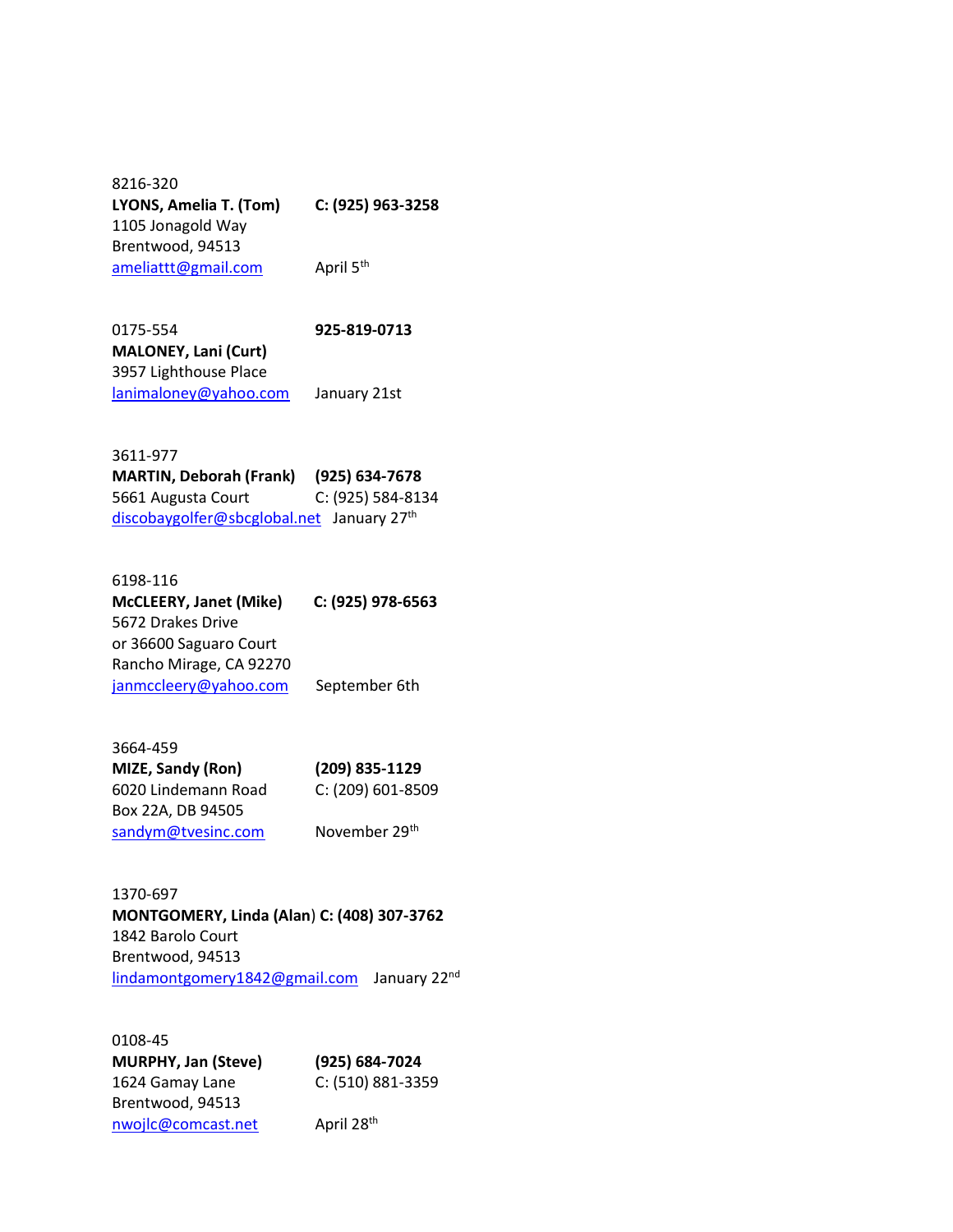0254-935 **MUSSELMAN, Pamela (Gene) (925) 420-5751** 5722 Drakes Drive C: (925) 759-8982 or 74348 Desert Bajada Trail (760) 636-4495 Indian Wells, CA 92210 [pamelamusselman@hotmail.com](mailto:pamelamusselman@hotmail.com) July 4th

9231-414 **MYERS, Raquel (Will) C: (925) 998-5948** 5510 Edgeview Drive [wgmyers@comcast.net](mailto:wgmyers@comcast.net) December 15<sup>th</sup>

0324-274 **RENSHAW, Cindy (Curt) (925) 584-5319** 1894 St. Michaels Way Brentwood, 94513 [cindyrenshaw2021@gmail.com](mailto:cindyrenshaw2021@gmail.com) December 14th

0523-331 **ROGERS, Kristen (916) 479-0571** 2168 St. Andrews Court [kristendeltadog@yahoo.com](mailto:kristendeltadog@yahoo.com) March 7<sup>th</sup>

1800-377 **SCHNEE, Sondi (Ed) (925) 634-5938** 5443 Drakes Court C: (925) 234-3182 [sschnee2001@yahoo.com](mailto:sschnee2001@yahoo.com) December 17<sup>th</sup>

5714-544 **SHIPILOV, Frances (Walter) (925) 634-3246** 5380 Edgeview Drive C: (408) 621-1763 [fshipilov@comcast.net](mailto:fshipilov@comcast.net) November 18<sup>th</sup>

5926-925 **SMITH, Joanne (Ken) (925) 513-1415** 4173 Beacon Place C: (925) 354-6899 [jonotken@comcast.net](mailto:jonotken@comcast.net) June 27<sup>th</sup>

3597-282 **SMITH, Sandy (Bob) (925) 516-8671** 1789 Dune Point Way C: (925) 209-6643 [smith.sandy@comcast.net](mailto:smith.sandy@comcast.net) November 1st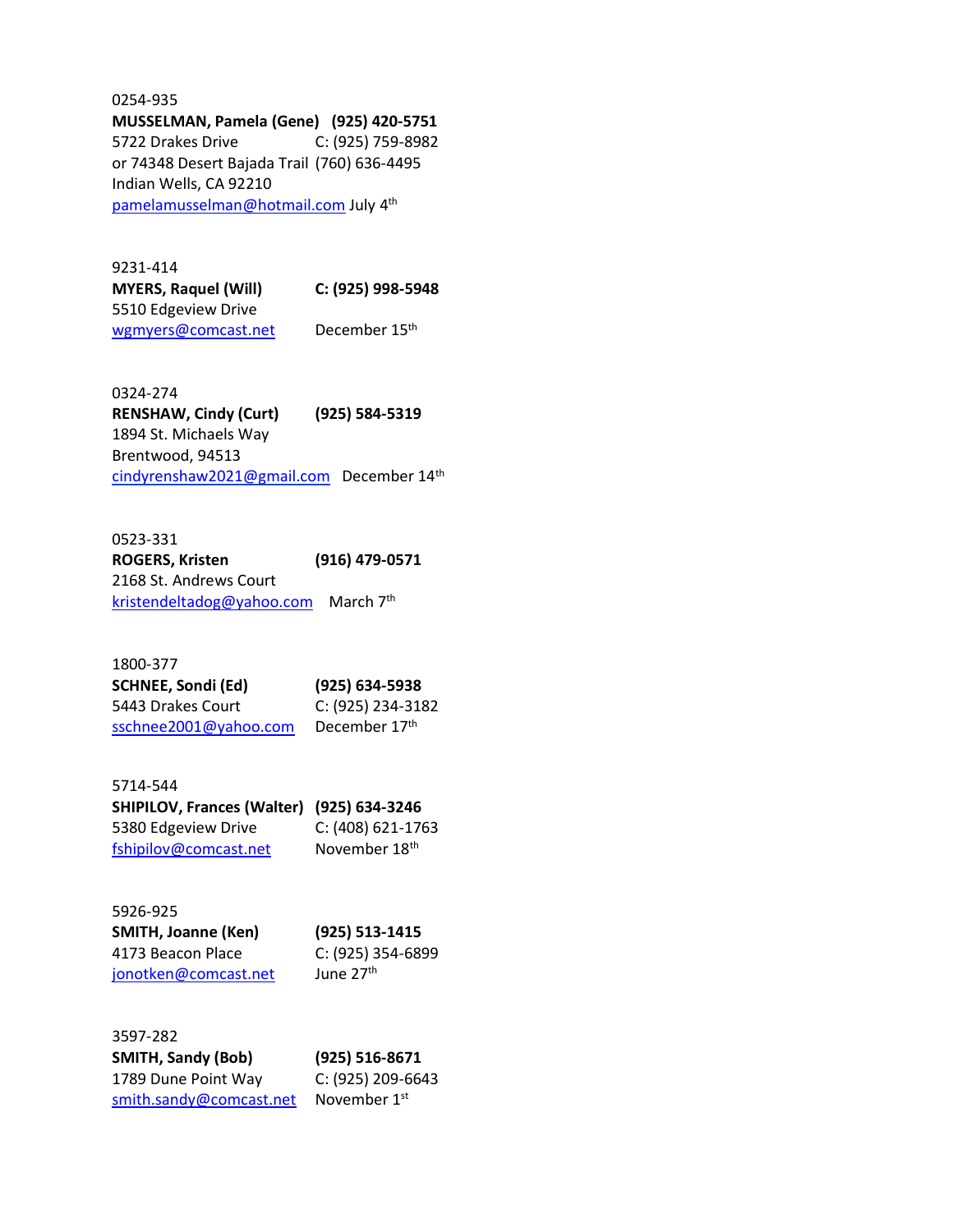| 0674-510                    |                   |
|-----------------------------|-------------------|
| <b>STURNEY, Sally (Bob)</b> | (925) 240-4661    |
| 2095 Cypress Point          | C: (760) 601-5608 |
| rsturney@aol.com            | January 12th      |

| 7286-470                   |            |
|----------------------------|------------|
| <b>UYENO, Patty (Alan)</b> | C: (925) 5 |
| 5774 Woodland Court        |            |
| uyenop@yahoo.com           | Decembe    |

**UYENO, Patty (Alan) C: (925) 550-8615**

er 19th

| 5284-156                       |                   |
|--------------------------------|-------------------|
| <b>VEATCH, Deborah (David)</b> | (925) 634-7705    |
| 4101 Windward Court            | C: (209) 304-5799 |
| d veatch@sbcglobal.net         | December 18th     |

# 0324-283

| <b>VERZA, Marie</b>  | (925) 262-3088          |
|----------------------|-------------------------|
| 2216 Colonial Court  |                         |
| marieverza@yahoo.com | August 11 <sup>th</sup> |

| 1371-698                 |                         |
|--------------------------|-------------------------|
| *VIK, Kelly Koster (Leo) | (925) 321-8955          |
| 5752 Drakes Drive        |                         |
| kelly.vik@gmail.com      | August 20 <sup>th</sup> |

| 1392-166                                |                |
|-----------------------------------------|----------------|
| WARDSTROM, Dana (Don) C: (925) 785-6322 |                |
| 2305 Wayfarer Drive                     |                |
| dana@adanacfire.com                     | September 29th |

| 6556-005             |                         |
|----------------------|-------------------------|
| <b>WATKINS, Mary</b> | (925) 513-8860          |
| 3981 Bolinas Place   | C: (925) 250-1427       |
| marylwat@aol.com     | October 1 <sup>st</sup> |